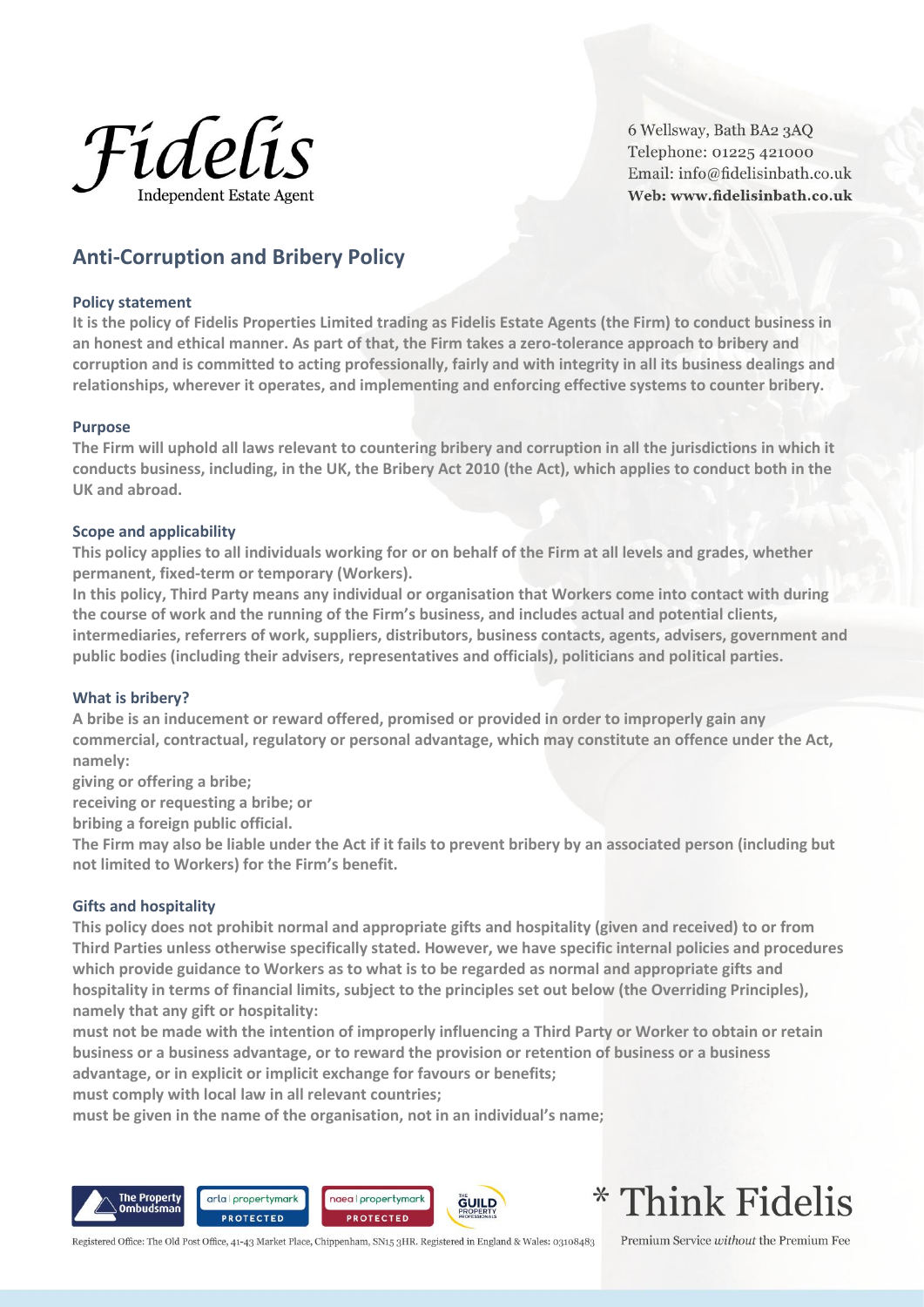

6 Wellsway, Bath BA2 3AO Telephone: 01225 421000 Email: info@fidelisinbath.co.uk Web: www.fidelisinbath.co.uk

**must not include cash or a cash equivalent;**

**must be appropriate in the circumstances;**

**must be of an appropriate type and value and given at an appropriate time taking into account the reason for the gift;**

**must be given openly, not secretly; and**

**in the case of gifts, they must not be offered to, or accepted from, government officials or representatives, politicians or political parties, without the prior approval of either the Firm's Anti-Bribery Compliance Partner or the Compliance Officer for Legal Practice (COLP) or Compliance Officer for Finance and Administration (COFA).**

**The Firm appreciates that the practice of giving business gifts varies between countries and regions and what may be normal and acceptable in one region may not be in another. The test to be applied is whether in all the circumstances the gift or hospitality is reasonable and justifiable both in the UK and any other relevant country. The intention behind the gift should always be considered.**

# **What is not acceptable?**

**It is not acceptable for any Worker (or someone on their behalf) to:**

**give, promise to give, or offer, a payment, gift or hospitality with the expectation or hope that they or the Firm will improperly be given a business advantage, or as a reward for a business advantage already improperly given;**

**give, promise to give, or offer, a payment, gift or hospitality to a government official, agent or representative to facilitate or expedite a routine procedure;**

**accept payment from a Third Party where it is known or suspected that it is offered or given with the expectation that the Third Party will improperly obtain a business advantage;**

**accept a gift or hospitality from a Third Party where it is known or suspected that it is offered or provided with an expectation that a business advantage will be improperly provided by the Firm in return;**

**threaten or retaliate against another Worker who has refused to commit a bribery offence or who has raised concerns under this policy; or**

**engage in any activity that might lead to a breach of this policy.**

**Facilitation payments and kickbacks**

**We do not make, and will not accept, facilitation payments or "kickbacks" of any kind, such as small, unofficial payments made to secure or expedite a routine government action by a government official, or payments made in return for a business favour or advantage.**

# **Charitable donations and sponsorship**

**The Firm only makes charitable donations and provides sponsorship that are legal and ethical under local laws and practices and which are in accordance with the Firm's internal policies and procedures.**

# **Record keeping**

**We keep appropriate financial records and have appropriate internal controls in place which evidence the business reason for gifts, hospitality and payments made and received.**









Registered Office: The Old Post Office, 41-43 Market Place, Chippenham, SN15 3HR. Registered in England & Wales: 03108483

Premium Service without the Premium Fee